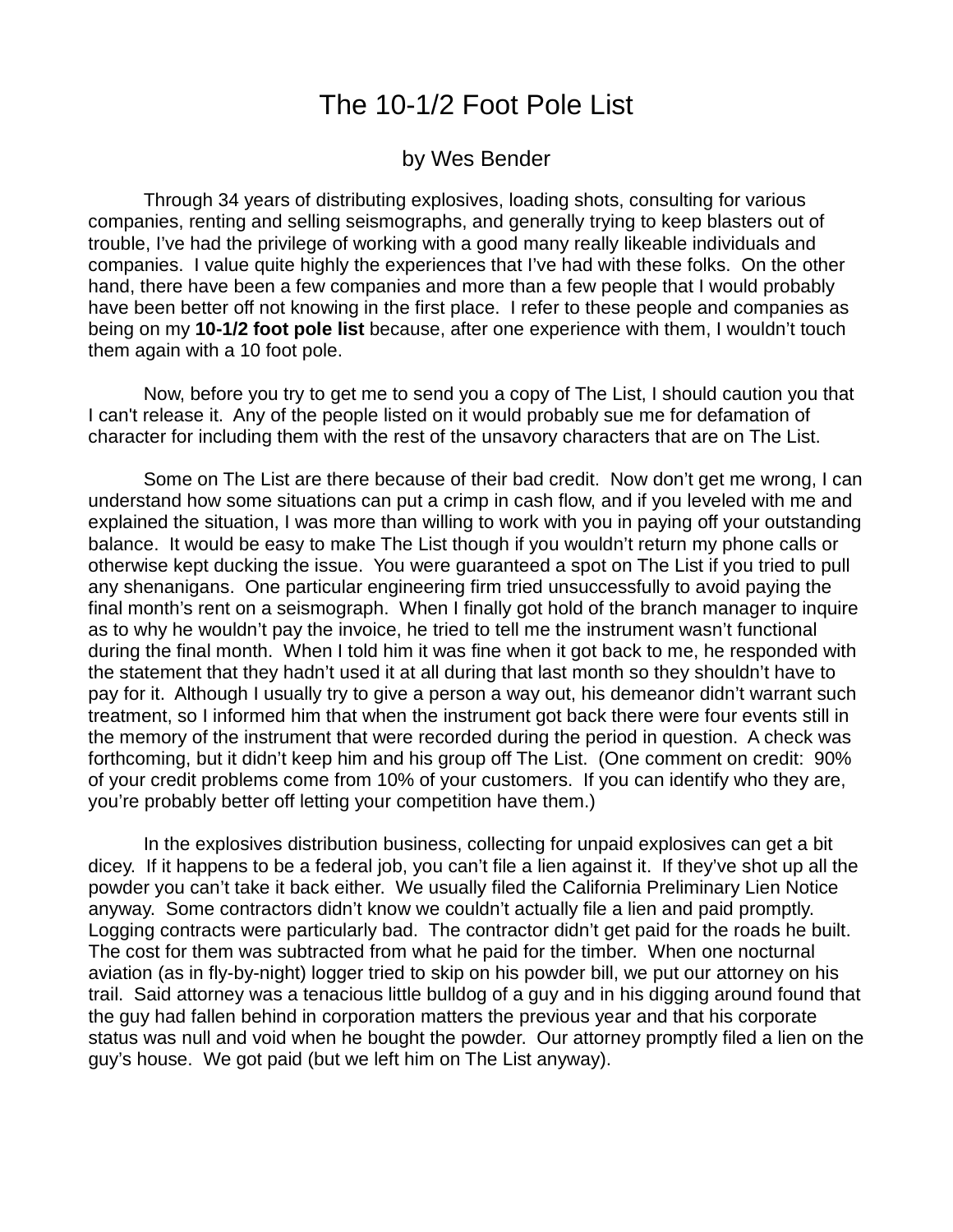Some blasting contractors never seem to want any consulting help until they are already in trouble and are looking for a scapegoat. Consultants have to be very careful dealing with these types. No instructions can be given verbally and documents need to be very carefully written with language to protect your dusty butt. One blasting contractor that had a reputation for scattering flyrock into nearby neighborhoods (a fine example of his was in blasting for the Nevada County courthouse, but I digress) got himself in trouble blasting for a shopping center in one of the towns in the Sierra foothills and wanted help. When the first words out of his mouth were how his previous consultant was to blame because he advised him incorrectly, I suddenly remembered that my calendar was too full to take on any new projects. He had been on the verge of making The List, so I went ahead and put him on it and moved on.

Numerous mining companies and mining promoters managed to make The List, some being on there under more than one name. It took a goodly amount of research and digging before you dared to have your name associated with their particular project. I had one client for whom I did a fair amount of work, mainly in the blast effects field (i.e. vibration, airblast, etc.). They never wanted my help in designing blasts, but had the nasty habit of referring to me as their "blasting consultant". I finally had to notify them in writing to cease and desist with the blasting consultant bit. If they didn't want or didn't use my advice, I didn't want to be blamed for their flyrock or other foibles. They're no longer in business and they never quite made it to The List, but they came close a couple of times.

There was one rather small contractor at Lake Tahoe who was so tight that he squeaked. He was always calling for free advice. He pumped you for information, but phrased it in such a way that made it sound as if he were just carrying on a friendly conversation. I soon wised up to what he was doing and would respond with, "L....., it sounds as if you could use my expertise." Of course, he seldom wanted to hire me to solve his problems. I finally agreed to do some actual consulting for him in blasting a fish channel at a dam for the Bureau of Reclamation and was it ever an experience. As usual, the Bureau wanted a two-part blasting plan. His was only a page and a half long. I reviewed it and suggested that it was pretty much inadequate because he failed to address most of what they wanted. Of course, my cost to develop an acceptable plan for him exceeded what he wanted to pay, so he struggled along adding a bit here and there as they rejected each one. He couldn't start drilling or even bring explosives on site until the plan was approved, but he tried anyway. He ordered powder and magazines from XYZ Powder Company, but then had to reschedule because his plan hadn't been approved. When it finally was approved, XYZ couldn't immediately drop everything and deliver that day. He called me and wanted to know who else could provide powder. He wanted my seismographs to be there early on, but didn't want the rent to start until his first blast. He called and wanted to know if I knew of another blaster he could hire. His had quit in the middle of the turmoil.... and on and on, ad infinitum. I did end up designing the cautious blasting scheme for blasting the channel itself (but I wish I hadn't). It involved presplitting both sides ahead of the production holes, a fairly common method. Of course, he wouldn't muck out one production shot before shooting the next. He started getting cutoffs in some of the Nonel tubing and asked me if it could cut itself where one tube crossed over another. I told him no, but that if the tube was close to, but not touching detonating cord, cutoffs could happen. He also deviated from my scheme by experimenting by adding delays in some of the pre-split lines.